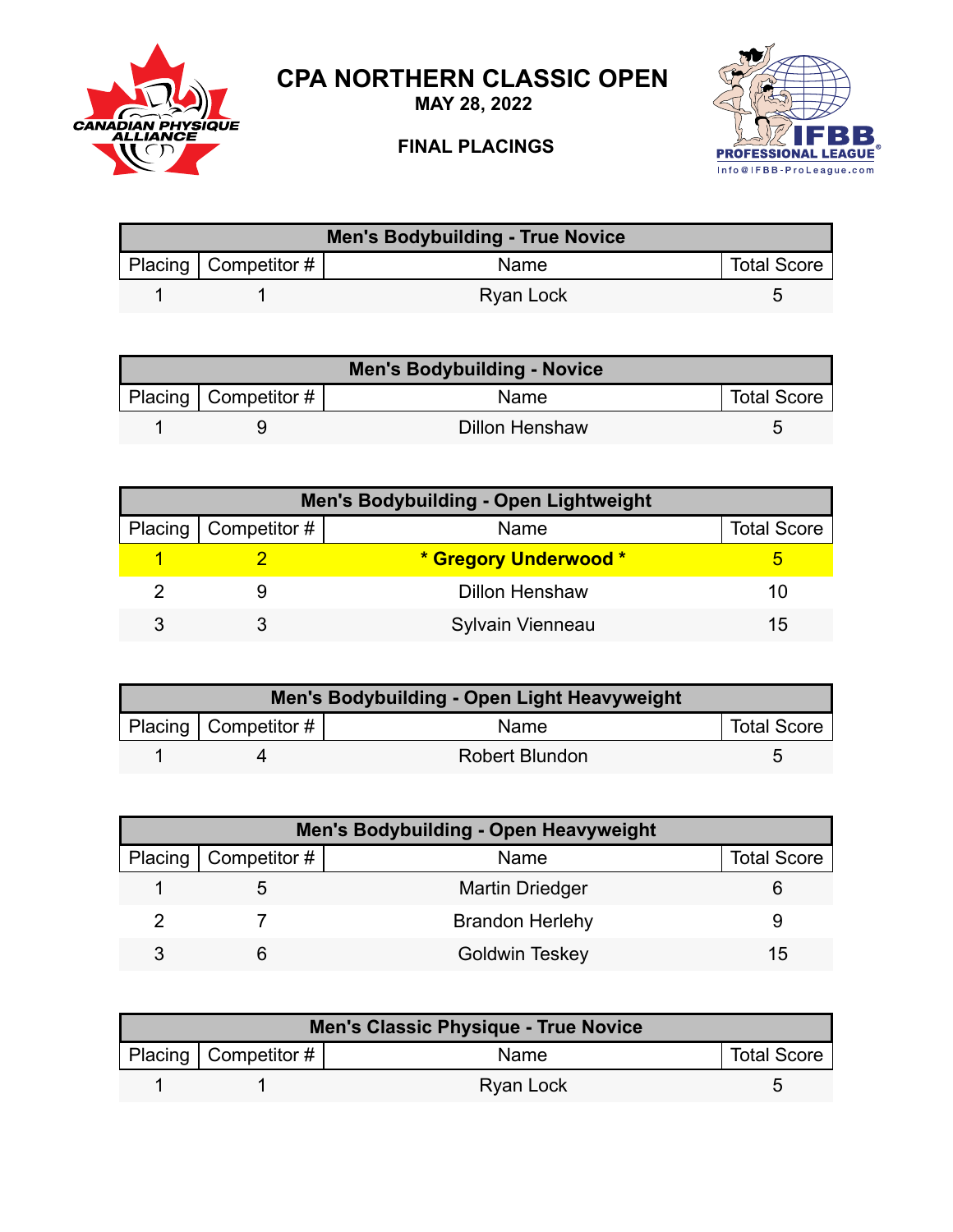| Men's Classic Physique - Open Class B |                        |                       |                    |  |
|---------------------------------------|------------------------|-----------------------|--------------------|--|
|                                       | Placing   Competitor # | Name                  | <b>Total Score</b> |  |
|                                       |                        | * Robert Blundon *    |                    |  |
|                                       |                        | <b>Dillon Henshaw</b> | 10                 |  |
|                                       |                        | <b>Philip Friesen</b> | 15                 |  |

| Men's Classic Physique - Open Class C |                        |                     |                    |  |
|---------------------------------------|------------------------|---------------------|--------------------|--|
|                                       | Placing   Competitor # | Name                | <b>Total Score</b> |  |
|                                       |                        | <b>Andrew Stack</b> |                    |  |
|                                       |                        | Kyle Juhasz         | 10                 |  |

| Men's Physique - Open Class B |              |                        |                    |  |
|-------------------------------|--------------|------------------------|--------------------|--|
| Placing                       | Competitor # | Name                   | <b>Total Score</b> |  |
| 1                             | 9            | * Dillon Henshaw *     | 5                  |  |
| 2                             | 13           | Santi Sasy             | 10                 |  |
| 3                             | 5            | <b>Martin Driedger</b> | 15                 |  |
| 4                             | 14           | <b>Jake Unrau</b>      | 20                 |  |
| 5                             | 3            | Sylvain Vienneau       | 27                 |  |
| 6                             | 8            | <b>Philip Friesen</b>  | 28                 |  |

| Men's Physique - Open Class C |                        |                     |                    |  |
|-------------------------------|------------------------|---------------------|--------------------|--|
|                               | Placing   Competitor # | Name                | <b>Total Score</b> |  |
|                               |                        | Kyle Juhasz         |                    |  |
|                               |                        | <b>Andrew Stack</b> |                    |  |

| <b>Women's Bodybuilding - Masters 35+</b> |                          |                     |                    |  |
|-------------------------------------------|--------------------------|---------------------|--------------------|--|
|                                           | Placing   Competitor $#$ | Name                | <b>Total Score</b> |  |
|                                           | מ!                       | <b>Karen Conway</b> |                    |  |
|                                           | ၊ 6                      | Patty Nixon         | 10                 |  |

| <b>Women's Bodybuilding - Open</b> |                              |                     |                    |  |
|------------------------------------|------------------------------|---------------------|--------------------|--|
|                                    | Placing $\vert$ Competitor # | Name                | <b>Total Score</b> |  |
|                                    | 15                           | <b>Karen Conway</b> | :C                 |  |
|                                    | 16                           | Patty Nixon         | 10                 |  |
| ঽ                                  |                              | Aliceyn Egan        | 15                 |  |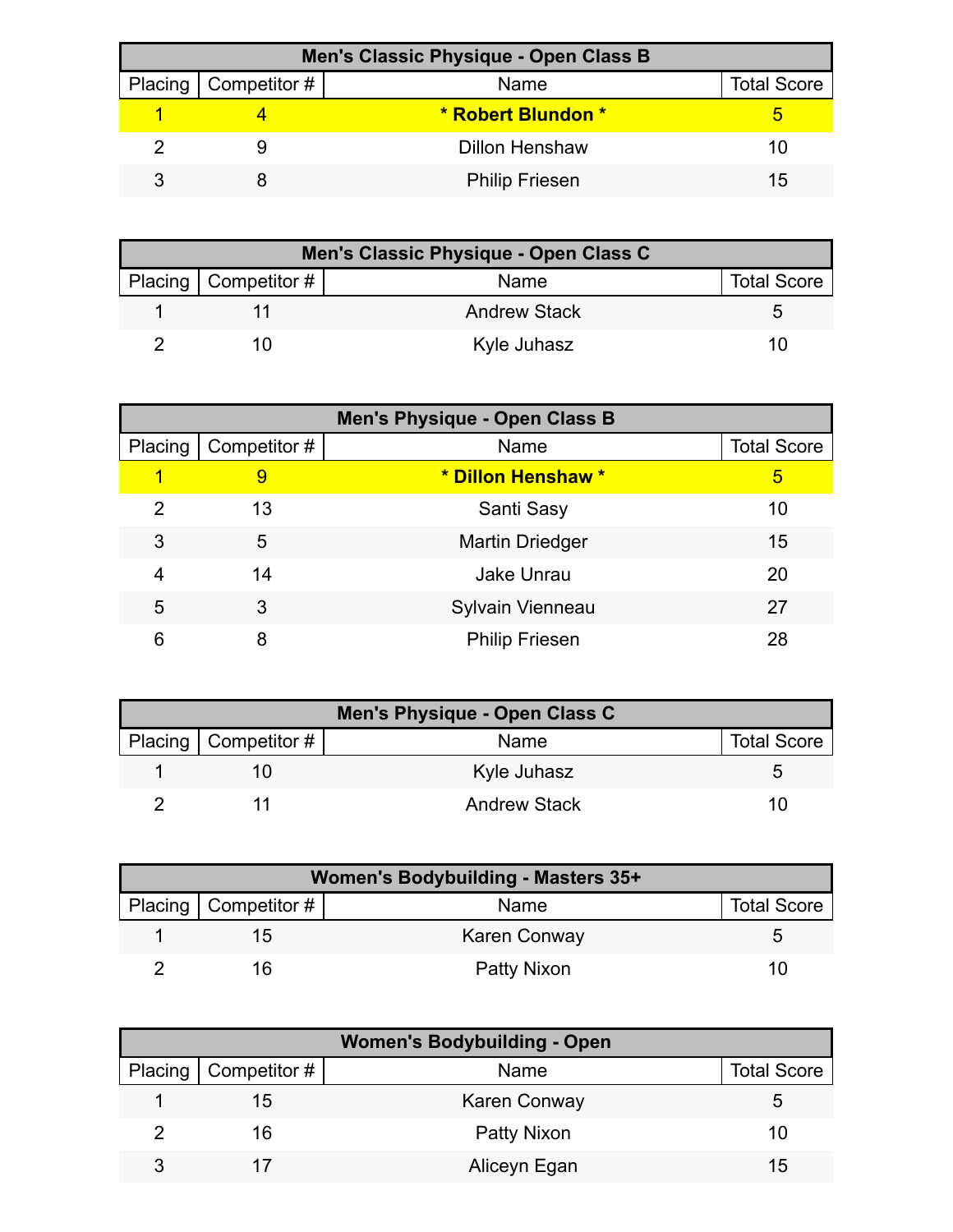| <b>Women's Figure - Novice</b> |                          |                |                    |
|--------------------------------|--------------------------|----------------|--------------------|
|                                | Placing   Competitor $#$ | <b>Name</b>    | <b>Total Score</b> |
|                                |                          | Lauren Mowbray |                    |

| Women's Figure - Masters 45+ |                    |                    |  |  |
|------------------------------|--------------------|--------------------|--|--|
| Placing   Competitor #       | Name               | <b>Total Score</b> |  |  |
|                              | <b>Patty Nixon</b> |                    |  |  |
| 19.                          | Evelyn Grassie     |                    |  |  |

| Women's Figure - Masters 35+ |                        |                       |                    |  |
|------------------------------|------------------------|-----------------------|--------------------|--|
|                              | Placing   Competitor # | Name                  | <b>Total Score</b> |  |
|                              |                        | <b>Shanly Cayer</b>   |                    |  |
|                              | 18                     | Lauren Mowbray        | 10                 |  |
| ર                            | 19                     | <b>Evelyn Grassie</b> | 15                 |  |

| Women's Figure - Open Class A |                        |                  |                    |  |
|-------------------------------|------------------------|------------------|--------------------|--|
|                               | Placing   Competitor # | Name             | <b>Total Score</b> |  |
|                               |                        | * Shanly Cayer * |                    |  |

| Women's Figure - Open Class B |                        |                |                    |  |
|-------------------------------|------------------------|----------------|--------------------|--|
|                               | Placing   Competitor # | <b>Name</b>    | <b>Total Score</b> |  |
|                               |                        | Lauren Mowbray |                    |  |

| Women's Figure - Open Class C |                        |             |                    |  |
|-------------------------------|------------------------|-------------|--------------------|--|
|                               | Placing   Competitor # | <b>Name</b> | <b>Total Score</b> |  |
|                               |                        | Patty Nixon |                    |  |

| Women's Physique - Masters 35+ |                        |                     |                    |  |
|--------------------------------|------------------------|---------------------|--------------------|--|
|                                | Placing   Competitor # | Name                | <b>Total Score</b> |  |
|                                | 15                     | <b>Karen Conway</b> |                    |  |
|                                | 16                     | Patty Nixon         | 10                 |  |

| <b>Women's Physique - Open Class A</b> |                          |              |                    |  |
|----------------------------------------|--------------------------|--------------|--------------------|--|
|                                        | Placing   Competitor $#$ | Name         | <b>Total Score</b> |  |
|                                        |                          | Aliceyn Egan |                    |  |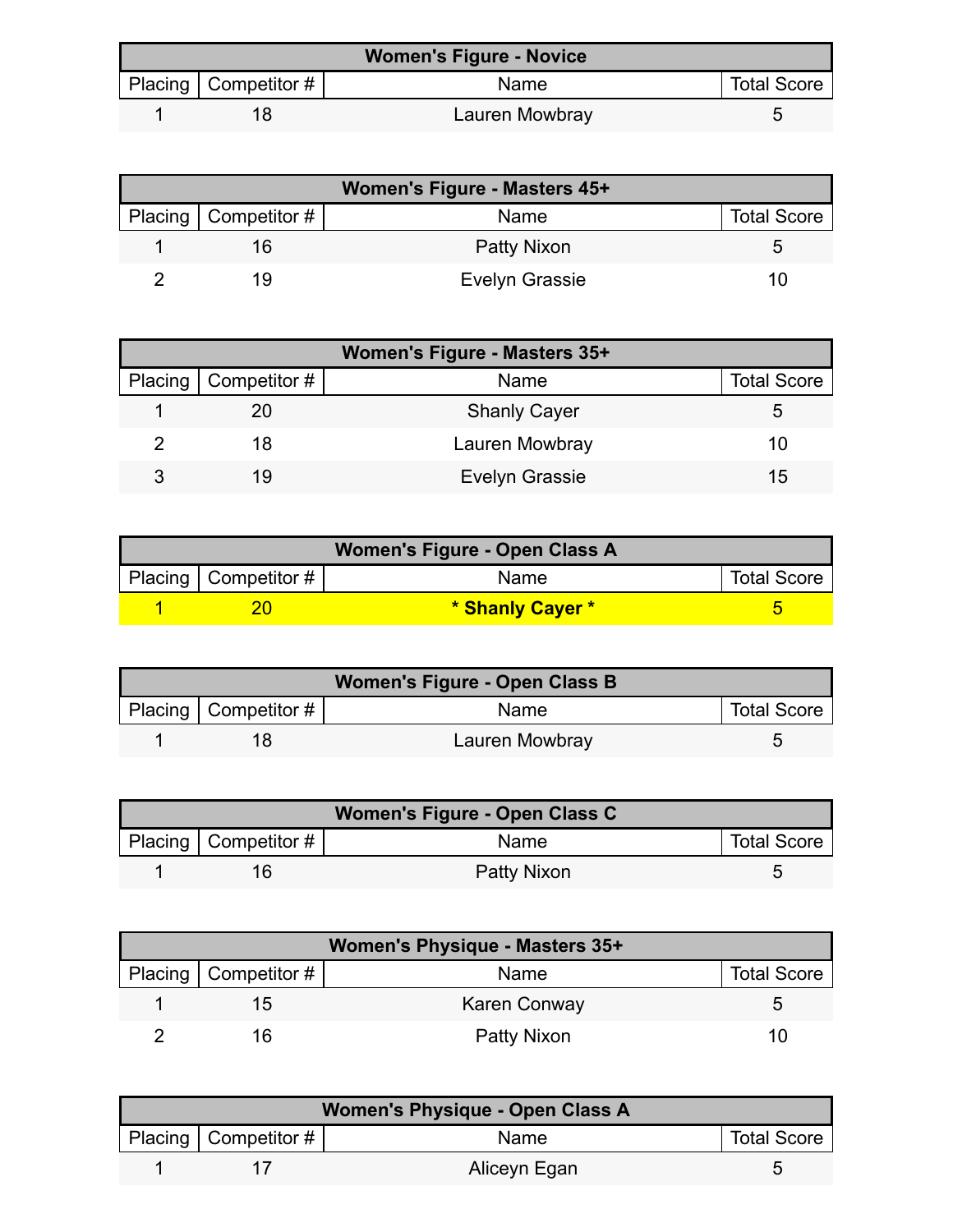| Women's Physique - Open Class B |                          |                 |                    |  |
|---------------------------------|--------------------------|-----------------|--------------------|--|
|                                 | Placing   Competitor $#$ | <b>Name</b>     | <b>Total Score</b> |  |
|                                 |                          | * Patty Nixon * |                    |  |

| <b>Women's Wellness - True Novice</b> |                          |             |                    |  |
|---------------------------------------|--------------------------|-------------|--------------------|--|
|                                       | Placing   Competitor $#$ | <b>Name</b> | <b>Total Score</b> |  |
|                                       | 48                       | Navi Kaur   |                    |  |

| Women's Wellness - Open Class A |                        |                       |                    |
|---------------------------------|------------------------|-----------------------|--------------------|
|                                 | Placing   Competitor # | Name                  | <b>Total Score</b> |
|                                 |                        | <b>Chrystal Jones</b> |                    |

| Women's Wellness - Open Class C |                                           |                    |                    |  |
|---------------------------------|-------------------------------------------|--------------------|--------------------|--|
|                                 | $\mid$ Placing $\mid$ Competitor # $\mid$ | <b>Name</b>        | <b>Total Score</b> |  |
|                                 |                                           | * Karien Lanenga * |                    |  |

| <b>Women's Bikini - True Novice</b> |              |                           |                    |  |
|-------------------------------------|--------------|---------------------------|--------------------|--|
| Placing                             | Competitor # | Name                      | <b>Total Score</b> |  |
|                                     | 26           | <b>Ronica Sacrey</b>      | 5                  |  |
| 2                                   | 27           | <b>Chelsea Stephenson</b> | 11                 |  |
| 3                                   | 23           | Jane Fudge                | 14                 |  |
| 4                                   | 24           | <b>Taryn Mcnaught</b>     | 21                 |  |
| 5                                   | 25           | <b>Victoria Noullett</b>  | 24                 |  |

| <b>Women's Bikini - Novice</b> |                        |                |                    |
|--------------------------------|------------------------|----------------|--------------------|
|                                | Placing   Competitor # | Name           | <b>Total Score</b> |
|                                |                        | Taryn Mcnaught |                    |

| Women's Bikini - Masters 45+ |                        |                       |                    |
|------------------------------|------------------------|-----------------------|--------------------|
|                              | Placing   Competitor # | Name                  | <b>Total Score</b> |
|                              | 28                     | Jodi Hall             |                    |
|                              |                        | <b>Evelyn Grassie</b> |                    |